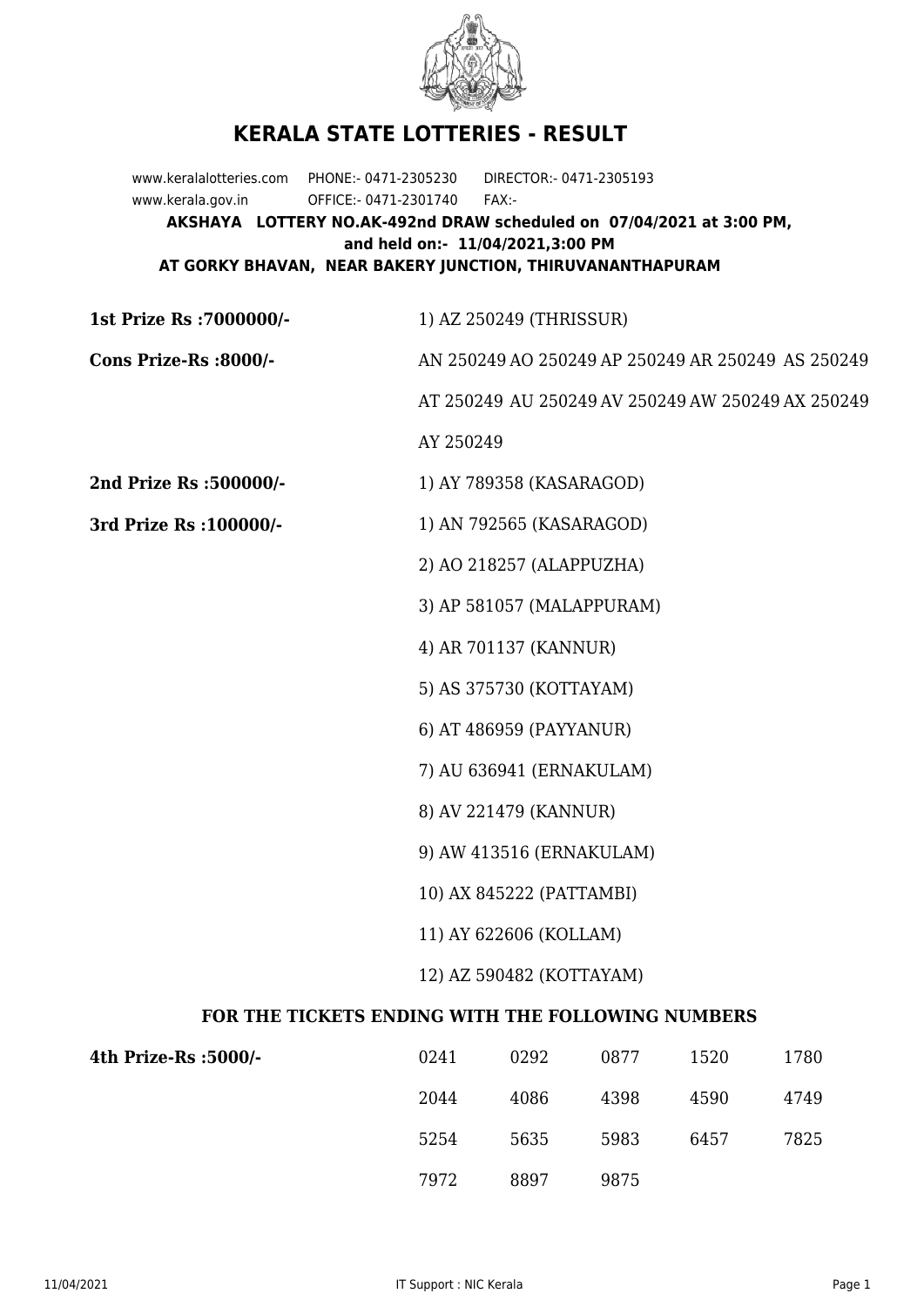| 5th Prize-Rs : 2000/- | 0031 | 1204 | 2612 | 7622 | 8790 |
|-----------------------|------|------|------|------|------|
|                       | 8793 | 9595 |      |      |      |
| 6th Prize-Rs : 1000/- | 0650 | 0663 | 0815 | 1102 | 1916 |
|                       | 1957 | 2148 | 2503 | 2591 | 3708 |
|                       | 3712 | 3929 | 4368 | 4793 | 5147 |
|                       | 5378 | 5564 | 6683 | 7377 | 7523 |
|                       | 7581 | 7735 | 8848 | 9437 | 9816 |
|                       | 9849 |      |      |      |      |
| 7th Prize-Rs : 500/-  | 0136 | 0484 | 0556 | 0644 | 0660 |
|                       | 0665 | 0766 | 0965 | 0990 | 1581 |
|                       | 1989 | 2010 | 2081 | 2154 | 2366 |
|                       | 2443 | 2454 | 2505 | 2519 | 2809 |
|                       | 3076 | 3102 | 3687 | 3803 | 4295 |
|                       | 4810 | 4844 | 4963 | 5060 | 5119 |
|                       | 5173 | 5190 | 5218 | 5259 | 5360 |
|                       | 5742 | 5854 | 6024 | 6049 | 6068 |
|                       | 6217 | 6407 | 6460 | 6938 | 7040 |
|                       | 7053 | 7370 | 7537 | 7656 | 7663 |
|                       | 7820 | 8065 | 8170 | 8176 | 8199 |
|                       | 8591 | 8665 | 8673 | 8710 | 8805 |
|                       | 9018 | 9253 | 9295 | 9444 | 9460 |
|                       | 9585 | 9587 | 9755 | 9763 | 9886 |
|                       | 9938 | 9999 |      |      |      |
| 8th Prize-Rs : 100/-  | 0090 | 0260 | 0589 | 0655 | 0730 |
|                       | 0785 | 0860 | 0864 | 0896 | 0963 |
|                       | 0992 | 1059 | 1071 | 1122 | 1222 |
|                       | 1289 | 1353 | 1444 | 1644 | 1830 |
|                       | 1835 | 2059 | 2061 | 2137 | 2149 |
|                       | 2204 | 2278 | 2309 | 2460 | 2483 |